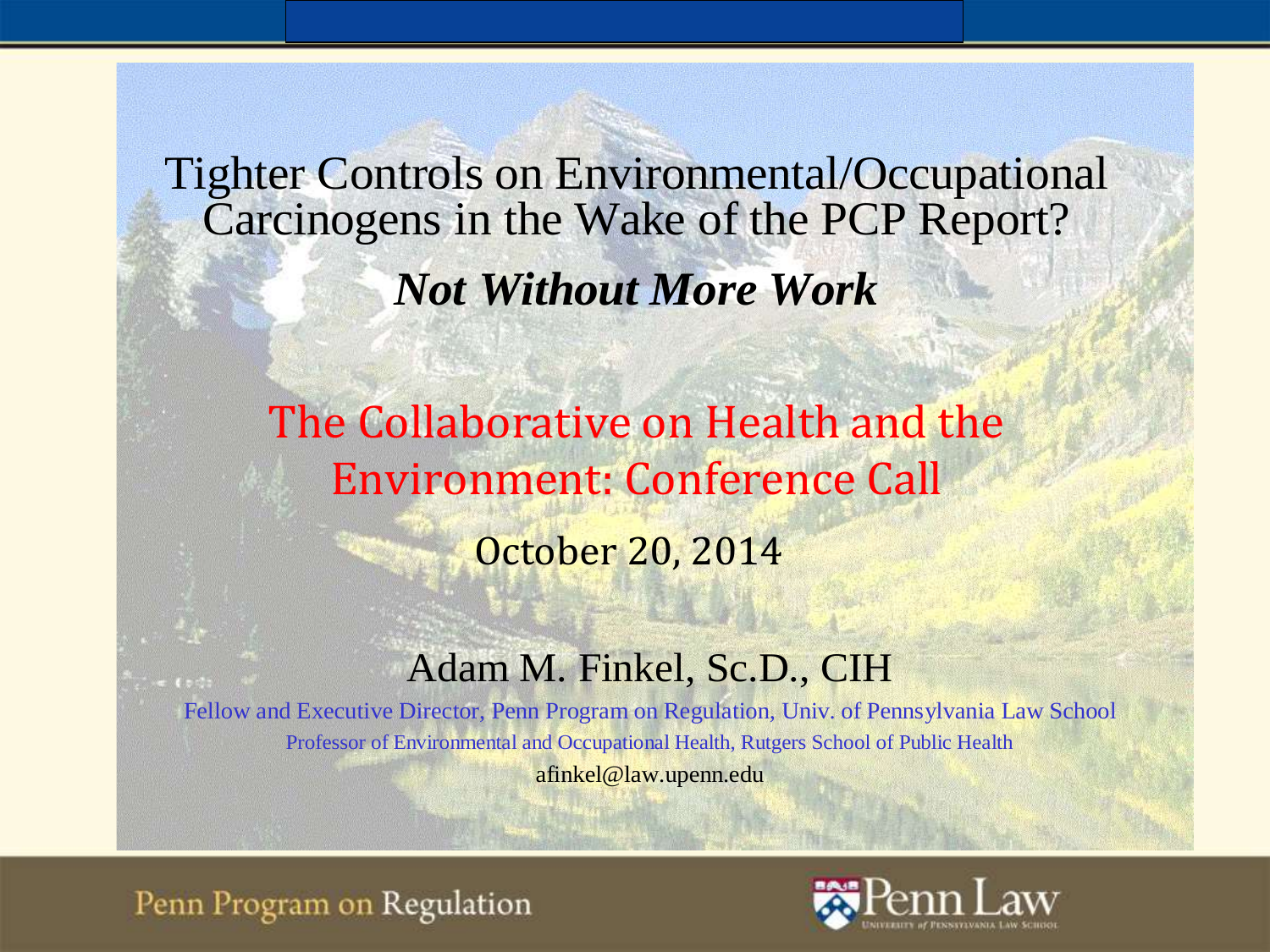Four Themes for my Remarks (if time permits):

- 1. It's not an either/or, but exposures and cancer risks in the workplace *dwarf* those in the general environment– and yet OSHA and the rest of U.S. society continue to fail to make progress here;
- 2. Meanwhile, EPA is approaching thirty years of ignoring one of the most basic features of carcinogen risk assessment– that its current procedures *underestimate* risk for millions of humans whose susceptibility to cancer exceeds the population average;
- 3. Comparing the costs and benefits of regulatory and other controls is the only reasonable way (logically and strategically) to make social decisions (neither blind precaution nor deaf denial will do); and
- 4. We need to consider methods that envision and analyze bold solutions to environmental health problems (as opposed to mere arguments about their magnitude and substance-by-substance controls)



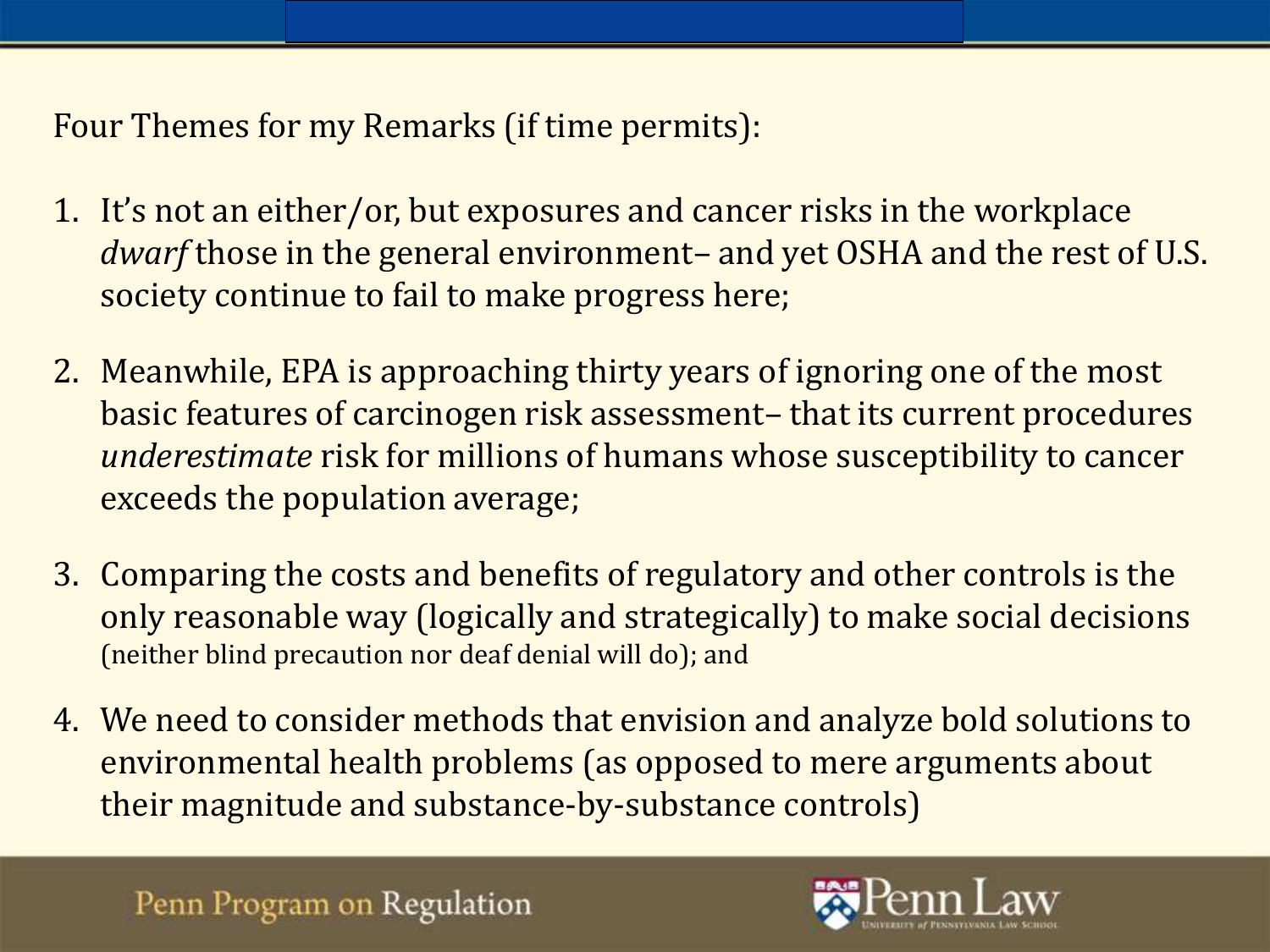## Kilo-Disparities, Mega-Disparities: 3 Cases





Penn Program on Regulation

Parts per TRILLION

Parts per TRILLION

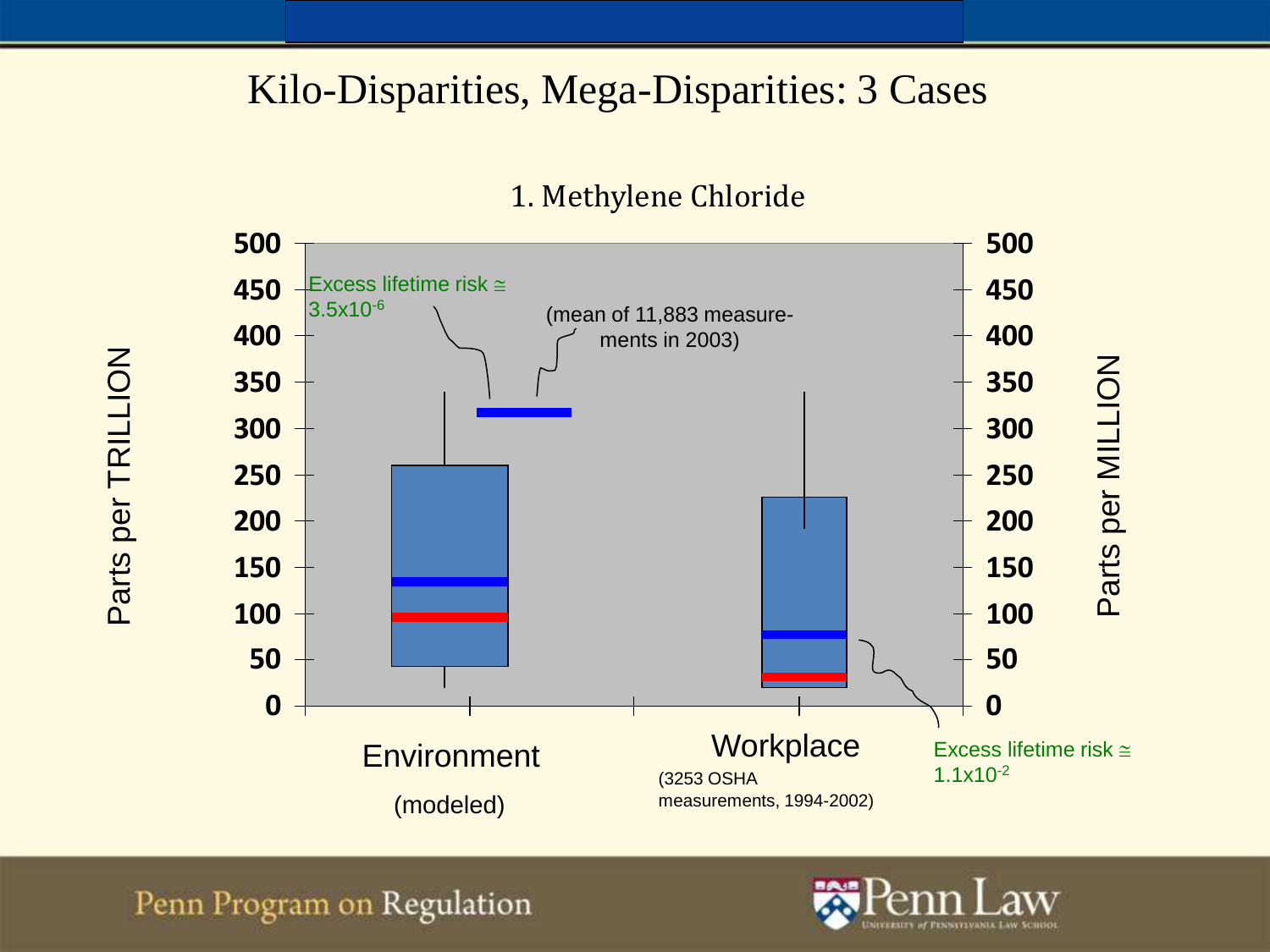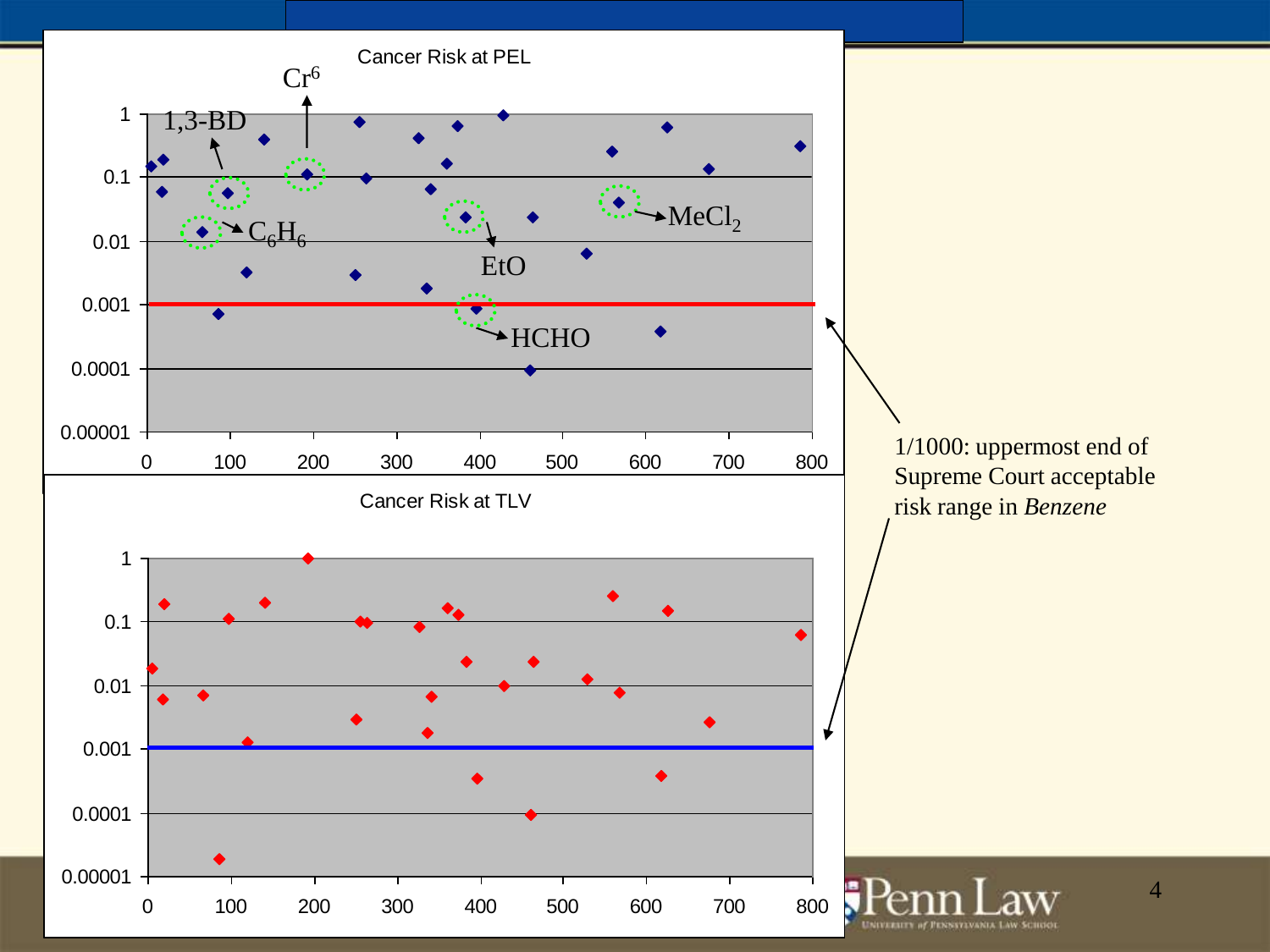

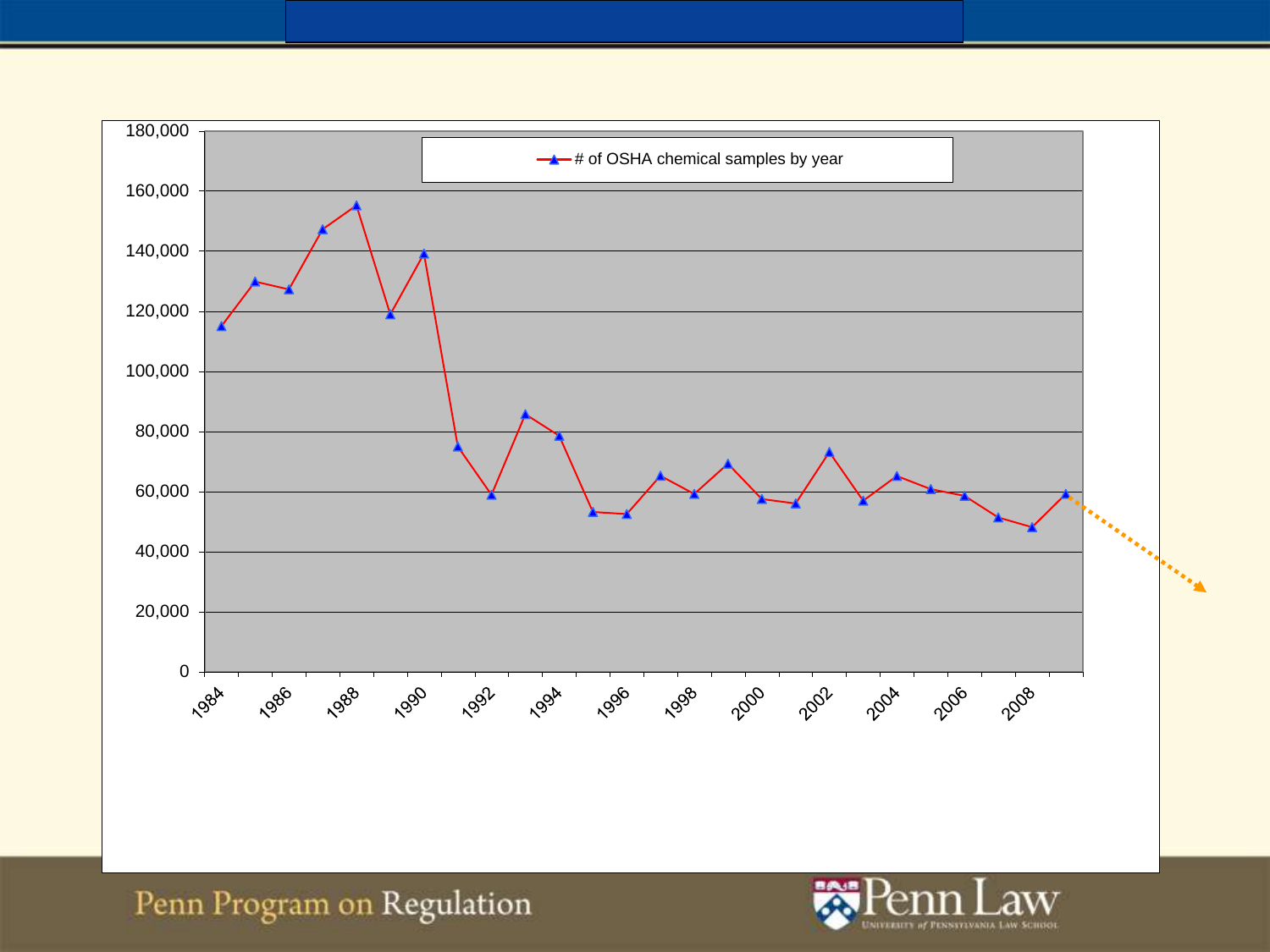OSHA Enforcement Activity, Selected Health and Safety Standards (Oct. 2006- Sept. 2007, federal programs only (24 states)

| <b>Standard</b>                                  | # of Inspections<br>with violations | # of citations | Total \$ amount<br>of penalties |
|--------------------------------------------------|-------------------------------------|----------------|---------------------------------|
| All 1910.1000<br>combined ("Z-table"<br>of PELs) | 173                                 | 348            | \$365,000                       |
| <b>Asbestos</b>                                  | 77                                  | 147            | \$205,220                       |
| Chromium (VI)                                    | 74                                  | 225            | \$113,000                       |
| Methylene chloride                               | 71                                  | 258            | \$131,000                       |
| Formaldehyde                                     | 52                                  | 136            | \$74,000                        |
| Cadmium                                          | 24                                  | 73             | \$27,000                        |
| <b>Benzene</b>                                   | 3                                   | 11             | \$8,000                         |
| Ethylene oxide                                   | $\overline{2}$                      | 20             | \$97,000                        |
| General regts. for<br>scaffolds                  | 4,050                               | 11,000         | \$10,000,000                    |

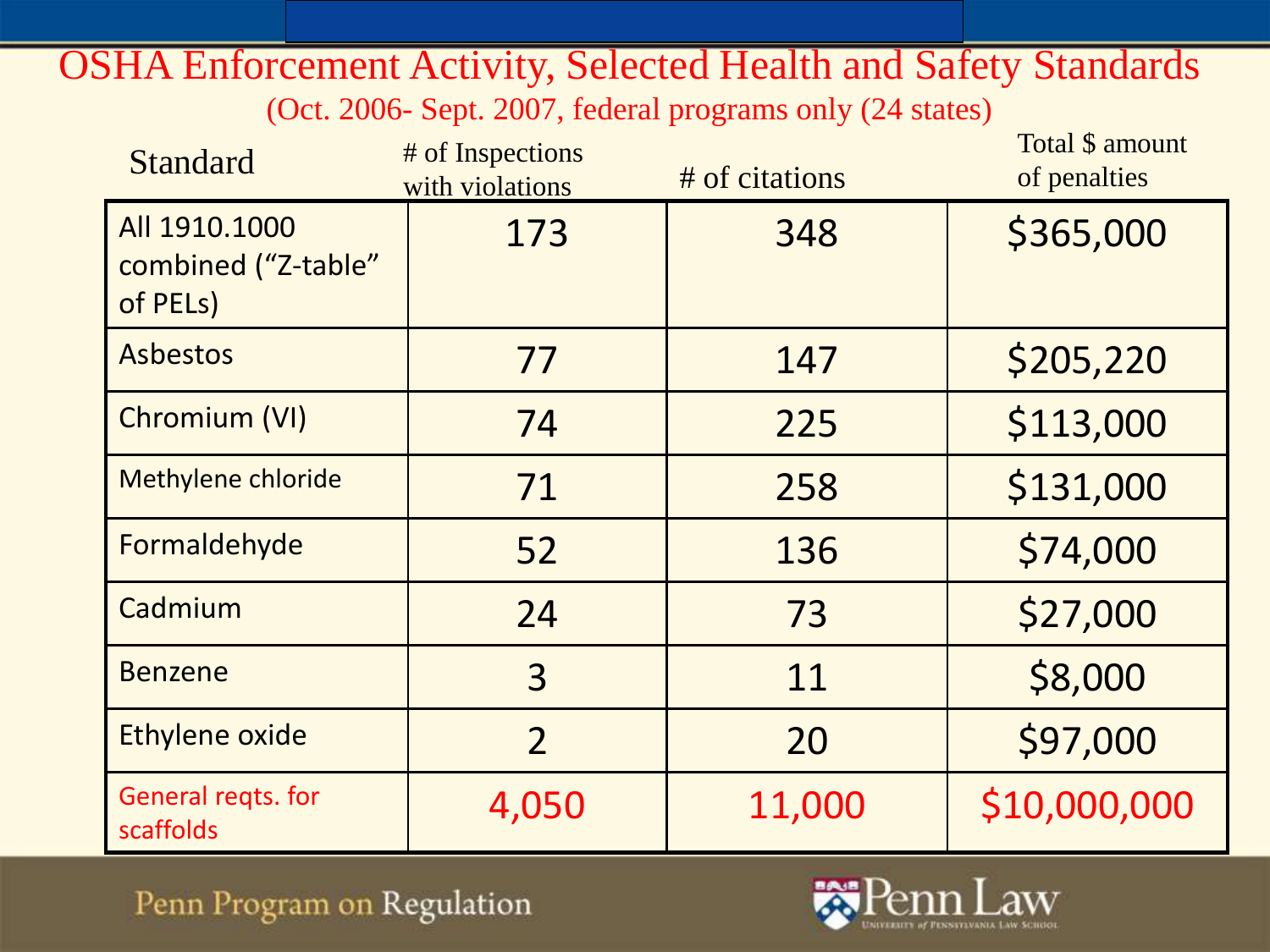# And OSHA *RARELY* ISSUES "GENERAL DUTY CLAUSE" VIOLATIONS FOR HEALTH HAZARDS

From 1998-2008 (federal and state-run programs combined), OSHA issued **19,894** GDC violations. Of these, …

- One (1) cited overexposure to a carcinogen (ß-estradiol at a drug co.)
- Six (6) cited risk of cancer (2 for sunlight, 1 for wood dust, 1 for TCDD, 2 for cytotoxic drugs)
- Thirty (30) cited any exceedance of any TLV<sup>®</sup>
	- 8 of these were for heat stress
	- 6 were for ammonia
	- 1 each for CO, welding fume, FeSO<sub>4</sub>, R-123, MDI





 $[37/19894 < 0.2\%]$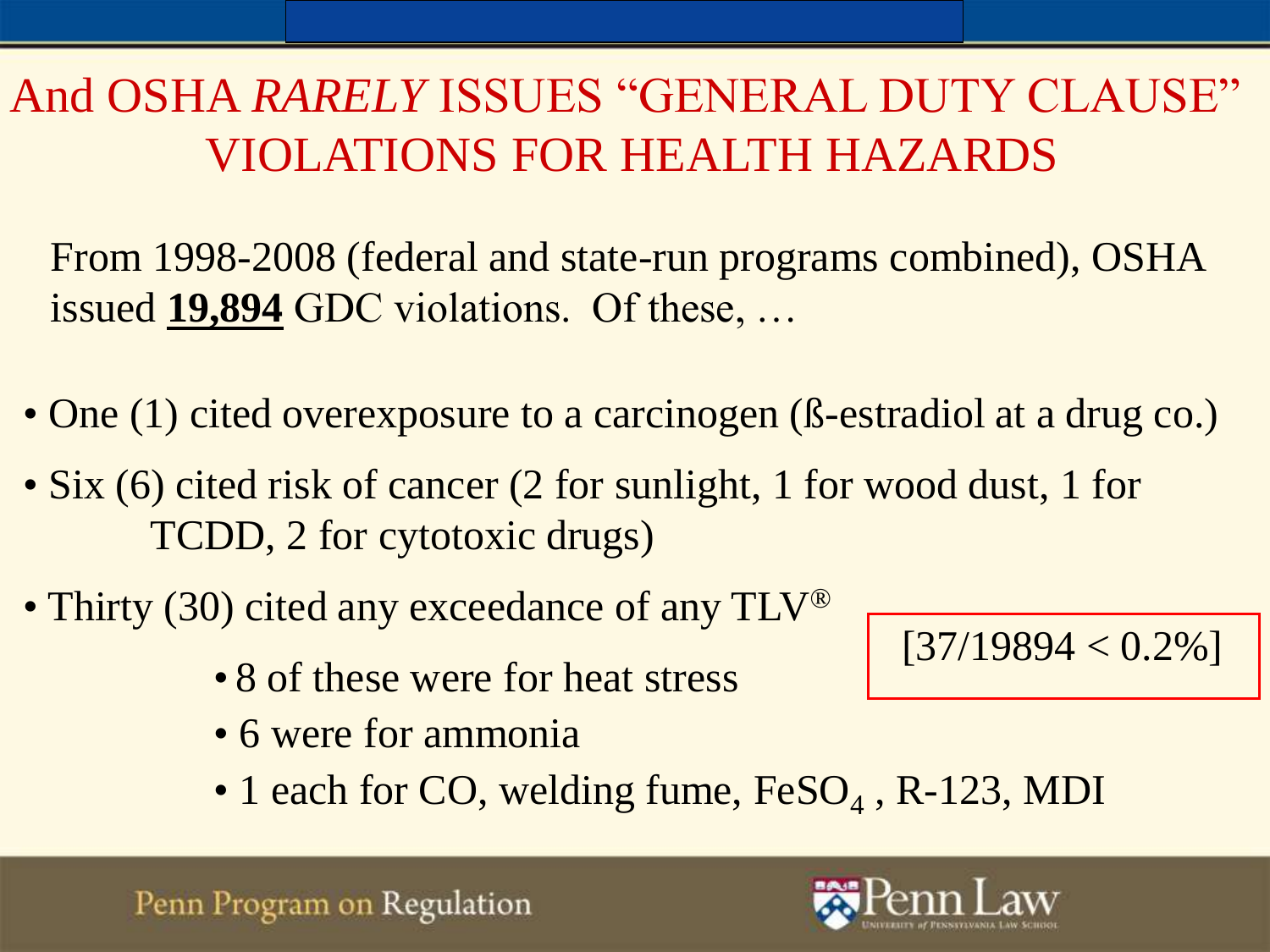From Politi, Arena, Schwerha, and Sussman, *Journal of Occupational and Environmental Medicine,* **46:** 550-555, 2004:

| Category | <b>Percent of Hospital Admission</b> |
|----------|--------------------------------------|
|          | <b>Records Containing Info.</b>      |

| Gender                      | 99.9 |
|-----------------------------|------|
| Age                         | 99.1 |
| <b>Smoking History</b>      | 76.0 |
| <b>Cancer History</b>       | 42.9 |
| <b>Occupational History</b> | 27.8 |

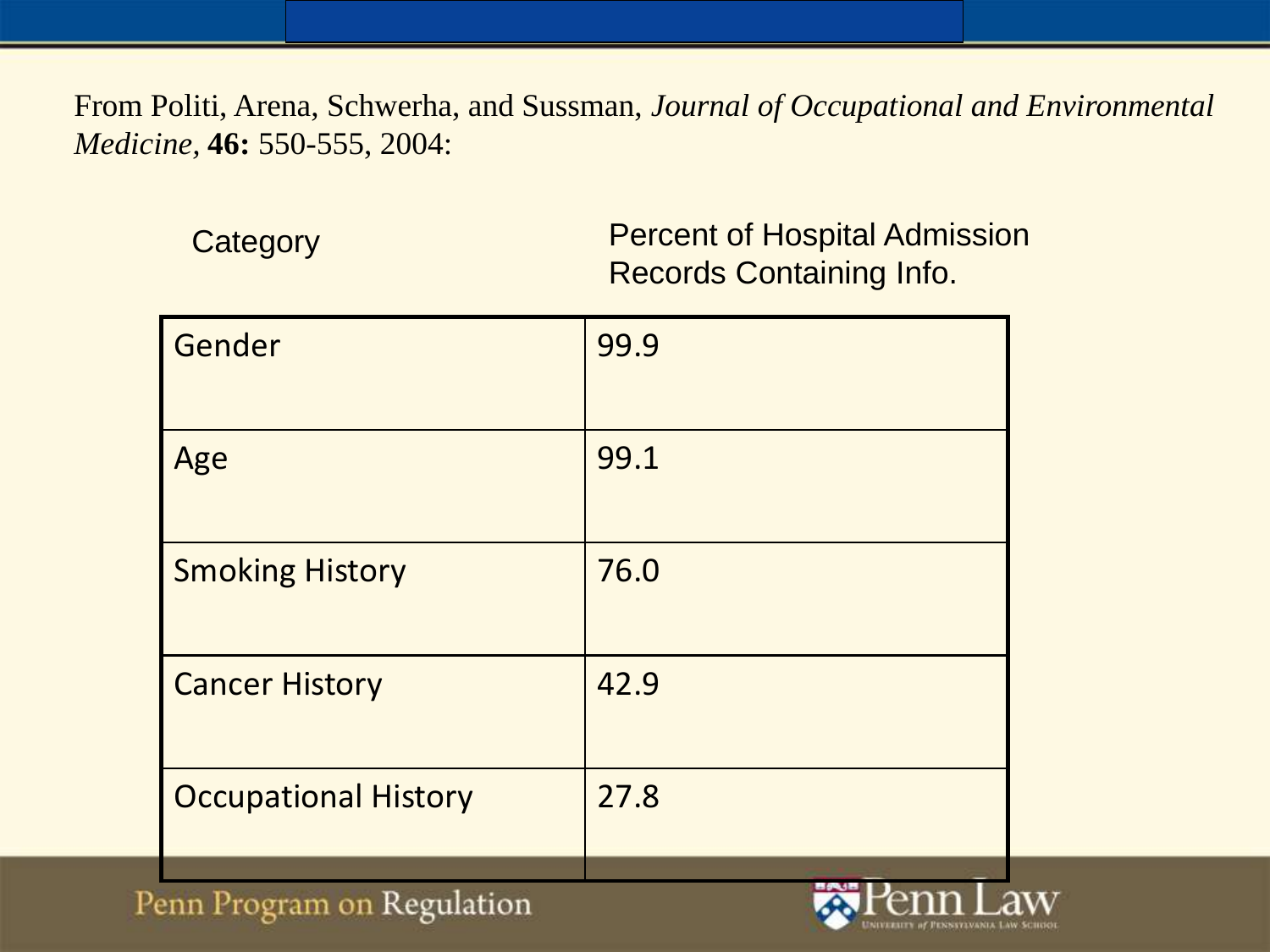# 1-Bromopropane: Ample Data, no PEL, no IRIS Entry

- 1999– reproductive LOAEL (animals): 200 ppm
- 1999– nominated for NTP bioassay by OSHA
- 1999– Swiss circuit board maker ceases use of 1-BP: "there is a weight of evidence that should sound warning bells to any thinking person."

2002-04– case reports of irreversible neuropathy in workers at  $\approx$  100 ppm

- 2004– human LOAEL (loss of vibratory sense in toes): 1.1 ppm
- 2009– NTP bioassay published; 9/50 female mouse lung tumors (1/50 controls) at 62.5 ppm  $[q_1^* \cong 2x10^{-3}$  per ppm]
- 2010– "60 female workers in four 1-BP factories demonstrated dose-dependent neurological and hematological effects of 1-BP exposure with a LOAEL of 1.28 ppm for loss of vibration sense in toes"

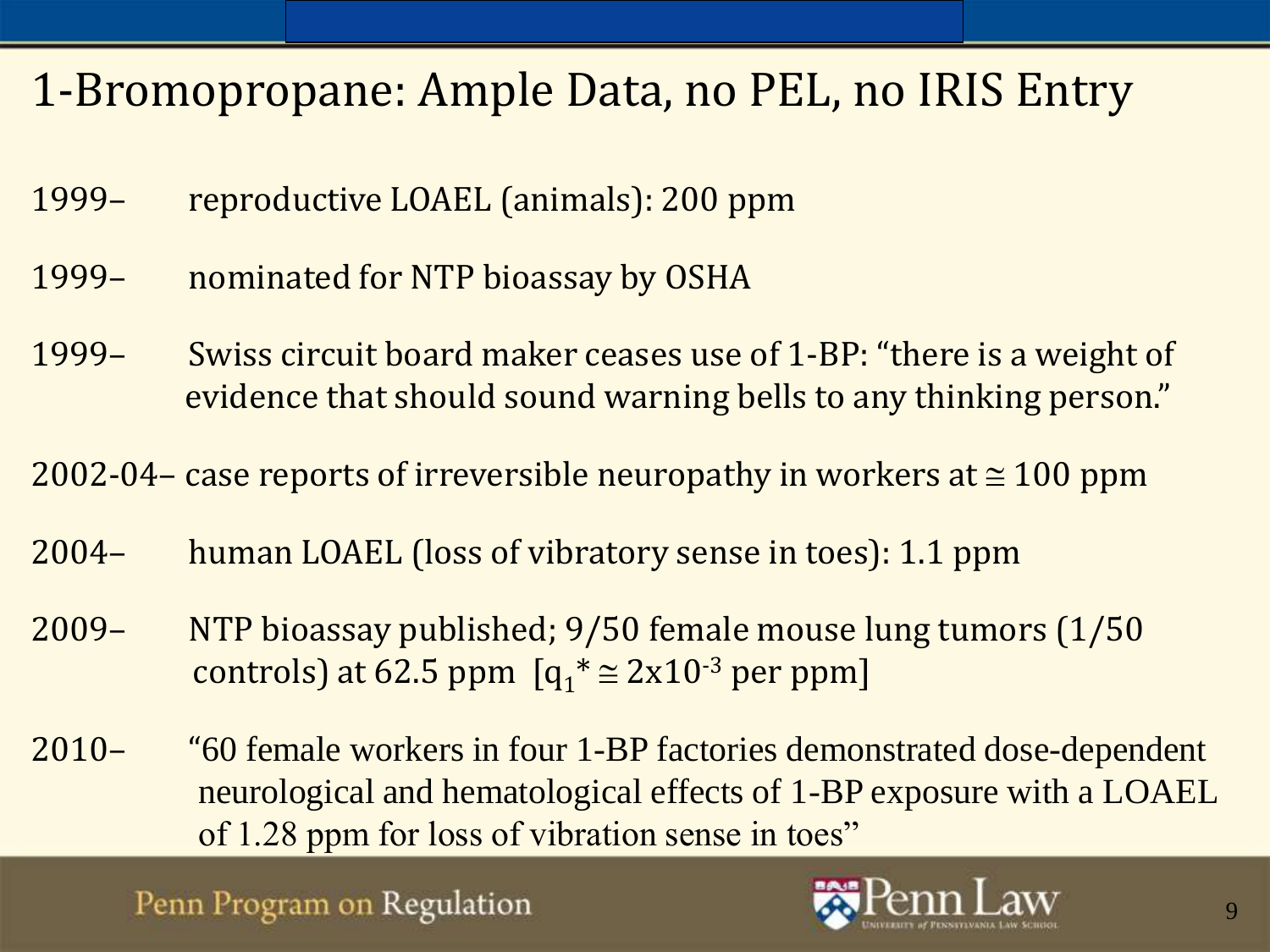#### (from EPA Cancer Risk Assessment Guidelines, 2005)

The linear default is thought to generally provide an upper-bound calculation of potential risk at low doses, for example, a  $1/100,000$  to  $1/1,000,000$  risk. This upper bound is thought to be public-health protective at low doses for the range of human variation, considering the typical Agency target range for risk management of 1/1,000,000 to 1/10,000, although it may not completely be so (Bois et al., 1995) if pre-existing disease or genetic constitution place a percentage of the population at greater risk from exposure to carcinogens. The question of what may be the actual variation in human susceptibility is one that was discussed in general in the NRC (1994) report, as well as the NRC report on pesticides in children and infants (NRC, 1993b). NRC has recommended research on the question, and EPA and other agencies are conducting such research. Given the current state of knowledge, EPA will assume that the linear default procedure adequately accounts for human variation unless there is case-specific information for a given agent or mode of action that indicates a particularly susceptible subpopulation or lifestage, in which case the special information will be used.

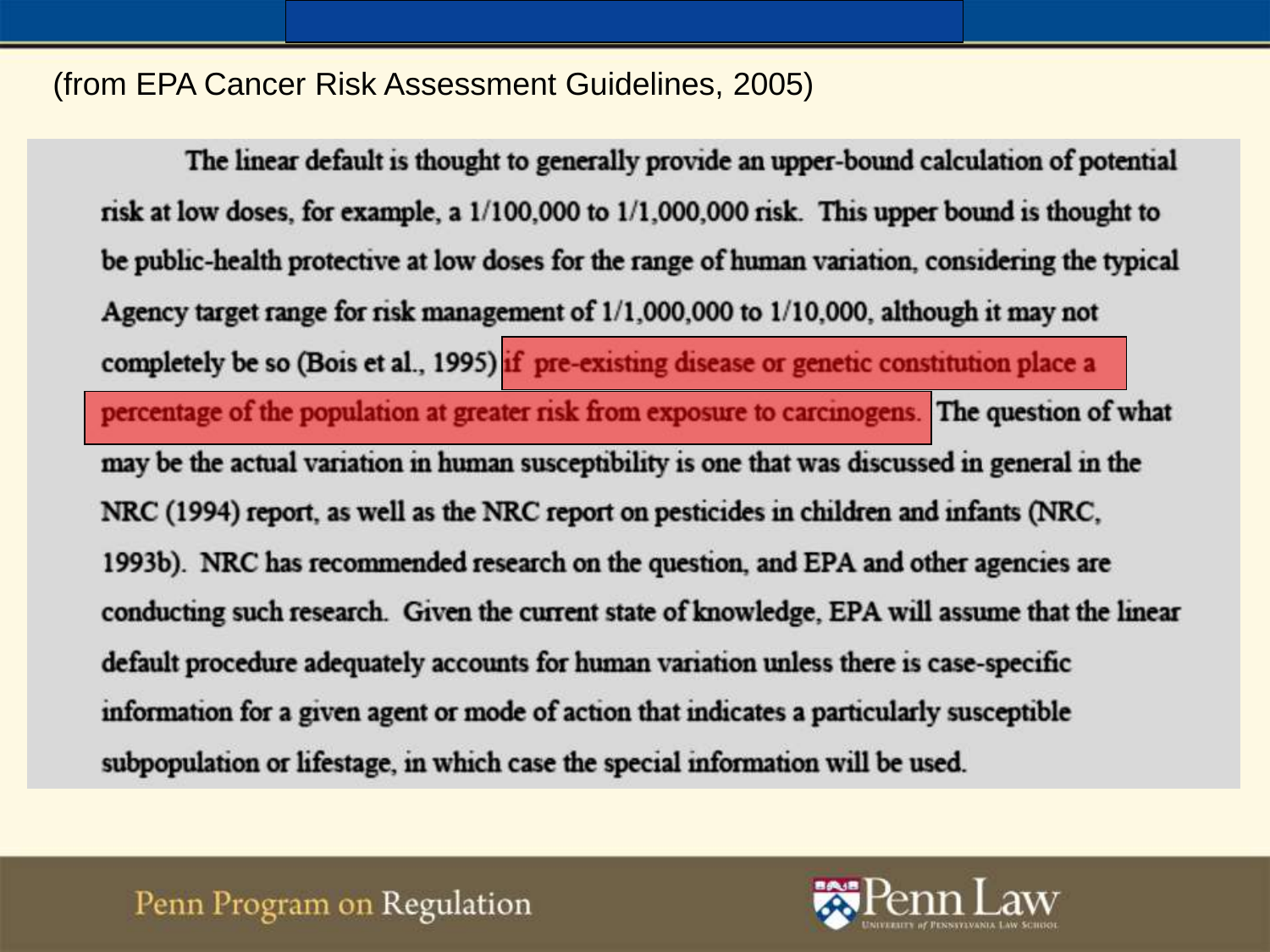## NAS "Science and Decisions, 2009

An assumption that the distribution is lognormal is reasonable, as is an assumption of a difference of a factor of 10 to 50 between the median and upper 95th percentile people… *It is clear that the difference is significantly greater than the factor of 1, the current implicit assumption in cancer risk assessment.* In the absence of chemical-specific information, the committee recommends that EPA adopt a default distribution or fixed adjustment value for use in cancer risk assessment. A factor of 25 would be a reasonable default value to assume as a ratio between the median and upper 95th percentile persons' cancer sensitivity.

The suggested default of 25 will have the effect of increasing the population risk (average risk) relative to the median person's risk by a factor of 6.8. If the risk to the median human were estimated to be  $10^{-6}$ , and a population of one million persons were exposed, the expected number of cases of cancer would be 6.8 rather than 1.0.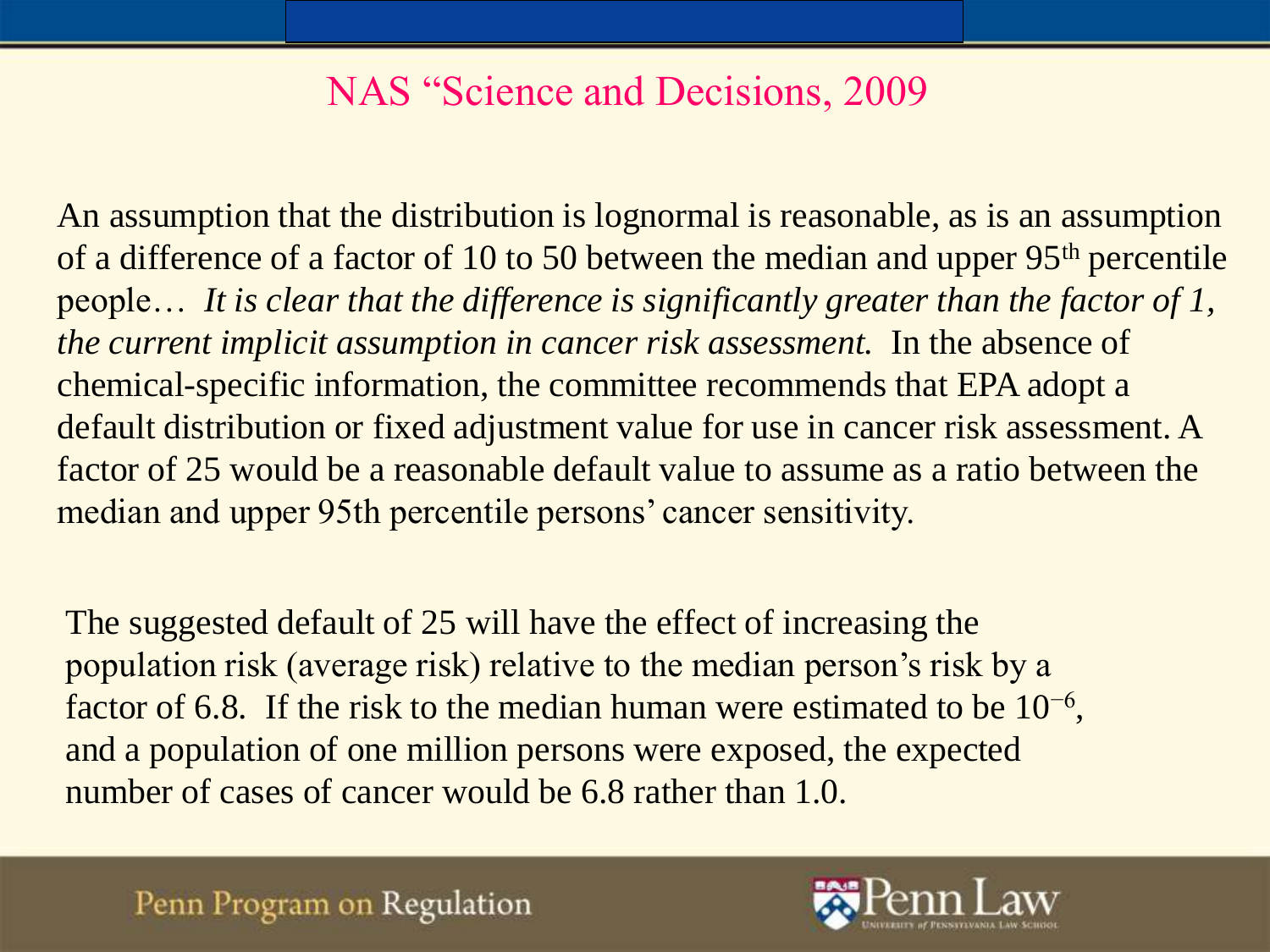### EPA Underestimates, Oversimplifies, Miscommunicates, and **Mismanages Cancer Risks by Ignoring Human Susceptibility**

Adam M. Finkel\*

"I continue to worry about the underestimation of risks and the systematic overestimation of regulatory costs, each of which leads us to less ambitious controls on toxic substances than we would choose if given unbiased information. I expect other advocates to continue to stress the possibility that, instead, benefits are exaggerated and costs are understated– to the extent they can do so without doing violence to the facts.

But I remain puzzled why an agency tasked by Congress with meeting individualrisk goals would declare "Mission Accomplished" without sufficient reason, and I am even more puzzled why an agency beleaguered by claims that its regulations do not have benefits in excess of costs would systematically preside over the understating of those very benefits."

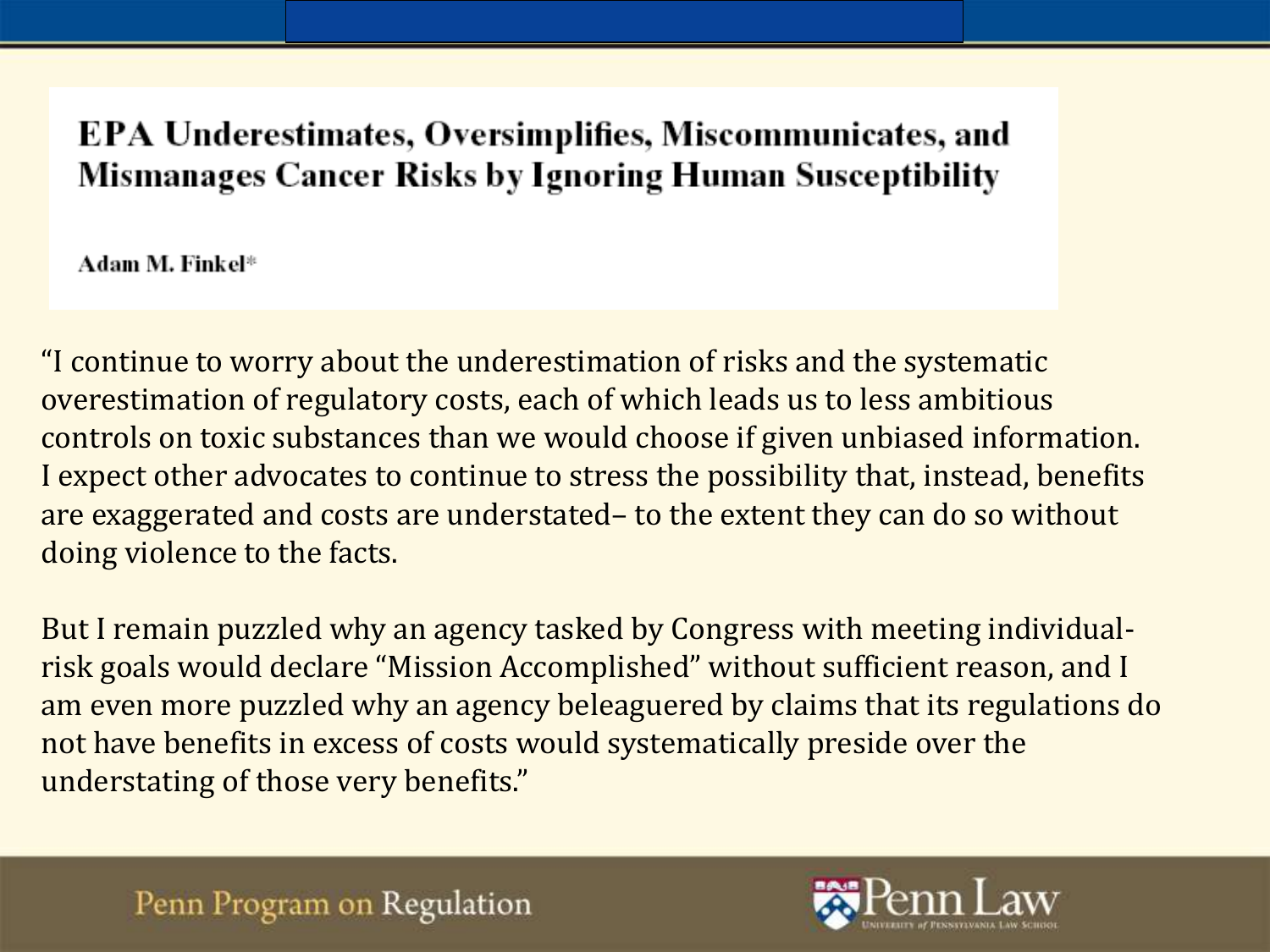#### Perspectives | Correspondence

All EHP content is accessible to individuals with disabilities. A fully accessible (Section 508–compliant) HTML version of this article is available at http://dx.doi.org/10.1289/ehp.1307084.

The correspondence section is a public forum and, as such, is not peer-reviewed. EHP is not responsible for the accuracy, currency, or reliability of personal opinion expressed herein; it is the sole responsibility of the authors. EHP neither endorses nor disputes their published commentary.

**Protecting the Cancer Susceptibility Curve** 

"Why might the U.S. EPA and its stakeholders be spending so much effort refining allometric scaling procedures, dialing back the estimation of exposure to the maximally exposed individual, and positing sophisticated nonlinear modes of action, while continuing to make the unscientific assertion that we are all equally susceptible to carcinogenesis? I observe that the first three improvements tend to result in lower estimated risk and less environmental protection, whereas shining a light on human variation in cancer susceptibility would tend to have the opposite effect on risk estimates.

We should be advancing sound science along all fronts, not only the areas that support one type of policy preference."